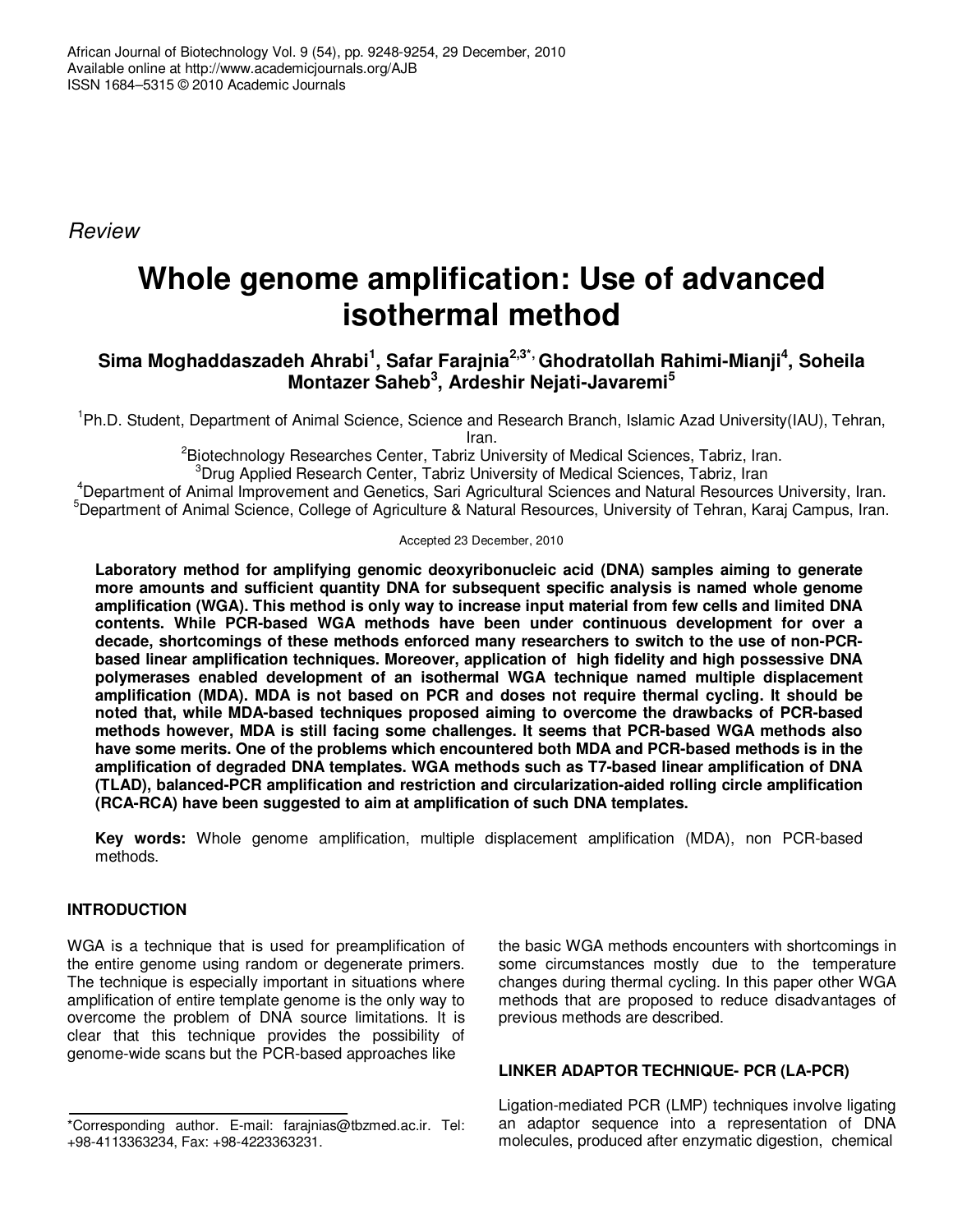cleavage or random shearing (Arneson et al., 2008c).

LAM-PCR method, initially described by Ludecke et al. (1989) and Saunders et al. (1989), involved restriction digestion of the DNA and ligation of adapters to serve as as priming sites for next PCRs. Subsequent PCR primers are complementary adapters. Ligation of short linker adaptors to the end provides a single annealing site for PCR priming and aiming to diminish some of the amplification bias associated with thermal cycling in which sequence has a large effect on both the denaturation of the template and the  $T_m$  of primers. Although linker adapters provide more uniform priming, due to requiring more steps in this method, only a limited subset of sequences is amplified (Lasken and Egholm, 2003). This method has high capability to produce PCR libraries for each chromosome that are used as probes for FISH (Peng et al., 2007). LAM-PCR was initially applied to the cloning of micro dissected chromosomes and detection of regions of DNA involved in DNA/protein interaction, not to the process of WGA (Hughes et al., 2005), however later optimized as a whole genome amplification technique.

#### **Adaptor ligation mediated PCR of randomly sheared genomic DNA (PRSG)**

A further adaptation of LMP type of whole genome amplification has been to ligate primer sequences on to randomly sheared genomic DNA in a procedure termed adaptor-ligation mediated PCR of randomly sheared genomic DNA (PRSG) (Tanabe et al., 2003). PRSG method is based on ligation-mediated PCR using fragmented DNA rather than enzymatically generated fragments for example, hydrodynamic shearing machine (Arneson et al., 2008b). For validation of whole genome amplification, Tanabe et al. (2003) have used exon amplification and genotyping of 307 microsatellites, in addition to array CGH. Analyzing of 307 microsatellites distributed throughout the genome revealed 84% were reproducibly amplified in PRSG DNA and 99% of this showed a consistency between the PRSG product and the original genomic DNA.

#### **Single cell comparative genome hybridization (SCOMP)**

Single cell comparative genome hybridization (SCOMP), initially described by Klein et al. (1999), is a form of LMP that was specifically designed for whole genome amplification from extremely limited sources of genomic DNA. SCOMP convert the genome to a high-complexity representation by digesting the restriction enzyme Msel to fragment less than 2 kb. This results in a smear, in the range of 100-1500 bp. After digestion with restriction enzyme, adaptors with specific primer sequences (specific to the restriction enzyme used) are ligated to the ends of the genomic DNA fragments and then amplified in a high-stringency PCR. In a pre-annealing step, two

oligonucleotides are utilized to form an adaptor complex that can be ligated to the overhang on the genomic DNA fragments. (Arneson et al., 2008c; Hughes et al., 2005).

SCOMP product have been used for several downstream applications, including chromosomal comparative genomic hybridization (CGH), loss of heterozygosity (LOH) analysis and direct sequencing (Klein et al., 1999); however, there is inconsistency in the magnitude of amplification and elaborated protocol (Aviel-Ronen et al., 2006) in this method. For eliminating PCR-based introduction of bias, SCOMP is superior to DOP-PCR when using formalin-fixed paraffin embedded samples combined with laser capture microdissection (Stoecklein et al., 2002).

Since LMP technique has not yet been widely performed for WGA, associated problems have not been reported. Although initial results are promising, more investigations are required before determining relative advantages of LMP over other PCR-based methods (Hughes et al., 2005).

#### **GenomePlex**

OmniPlex technology, described by Sigma-Aldrich, converts non-enzymatic randomly fragmented genomic DNA into an *in vitro* molecular library of inherently amplifiable DNA fragments of defined size, followed by incubation at various temperatures to add adaptor sequences with specific PCR priming sites to both ends of each fragment.

By using a high-fidelity DNA polymerase, this library can be effectively amplified in several thousand fold, as well as it can be re-amplified to achieve a final amplification over a million fold without degradation of representation. The fragment library can generate milligram quantities of DNA starting with as little as 10-100 ng (Arneson et al., 2008a; Barker et al., 2004).

Rubicon Genomics commercializes different kits (Omniplex) that are used for the amplification of RNA, DNA and methylated DNA sequences. The GenomePlex tech-nique randomly cuts genomic DNA into a library of fragments, ranging from 200 to 1,500 base pairs in size, with an average of 400 bp. Universal priming sites (oligo with known 5' ends but degenerate 3'- ends) are added to the DNA fragments, which are then amplified using a high-fidelity DNA polymerase, without degradation of representation. In principle, GenomePlex is a hybrid WGA method that utilizes both LA-PCR idea and also OmniPlex technology. The advantages of this method are its capability to amplify degraded DNA, allowing for different variations and all steps can be performed in the same tube.

#### **MULTIPLE-STRAND DISPLACEMENT AMPLIFICATION (MDA)**

Multiple-strand displacement amplification (MDA) WGA which is an isothermal amplification method can be performed by application of one highly processive Phi 29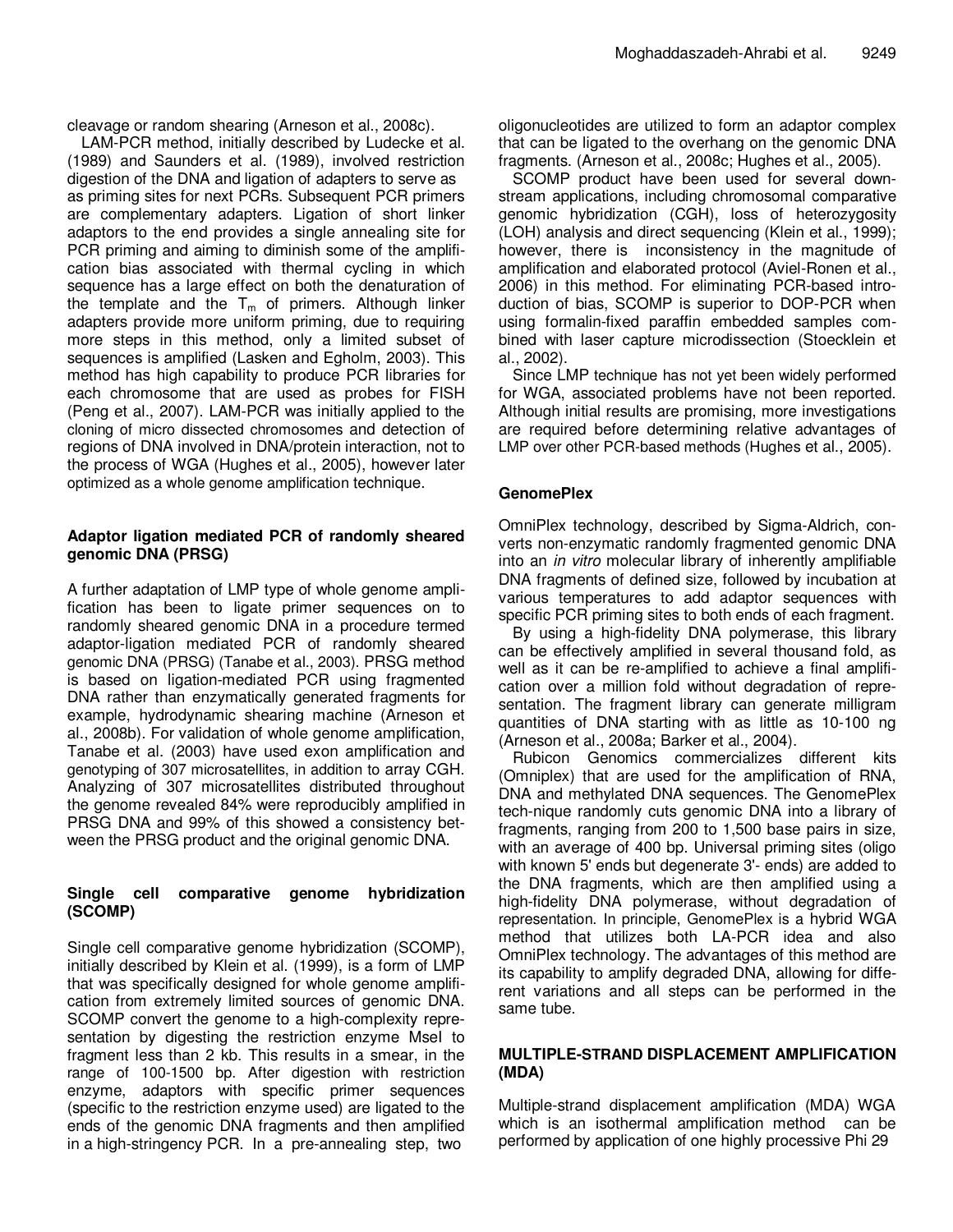DNA polymerase (Bergen et al., 2005a), and this methods refer to hyperbranched strand displacement amplification (HSDA) (Aviel-Ronen et al., 2006). The base of strand displacement amplification (SDA) or multiple displacement amplification (MDA) is related to rolling circle amplification (RCA) type mechanism with circular DNA molecules. This method was initially used for the amplification of large circular DNA templates (Dean et al., 2001) and recently for the amplification of genomic DNA (Dean et al., 2002).

In MDA method, like other WGA approaches, there is no need to previous knowledge of the target template, however it is different from other WGA methods and is not based on PCR and repeated cycling (Lasken and Egholm, 2003).

In this method, at first the random hexamer primers anneal to the single stranded target molecule. As the DNA polymerase elongates the primer, the upstream DNA strands are displaced. Then the displaced DNA strands act as templates for new priming event and elongation in the opposite direction occur. This procedure continues and new DNA strands are displaced to produce new templates which result in a hyperbranched structure that generate high copies of the original DNA molecule (Lovmar and Syvanen, 2006).

SDA method uses either Phi 29 DNA polymerase or a combination of Bst polymerase and T4 gene 32 protein in conjunction with preferentially modified random primers to amplify the whole genome. Instead of repeated thermal cycles, a short initial (2-3 min) 94°C denaturation is followed by an enzyme specific incubation (Phi29: 30°C and Bst : 50°C) step of 6-18 h and a final 65°C step of 15 min to inactivate the enzyme (Dean et al., 2002; Lage et al., 2003; Silander and Saarela, 2008). It has shown that phosphorothioate modification of primers markedly stimulates the MDA reaction that result in amplifications of 104-106 folds (Dean et al., 2001). The phosphorothioate nucleotides protect primers from degradation by the 3'-5' exonuclease proofreading activity of the Phi29 DNA polymerase. The presence of an associated proofreading activity with the Phi 29 polymerase ensures high-fidelity amplification with an error rate of only  $3\times10^{-6}$  (in mutations/nucleotide) in the amplified DNA, compared with  $\sim$ 1 $\times$ 10<sup>-3</sup> generated by Taq DNA polymerase in a PCR reaction. Moreover, Phi29 DNA polymerase has extremely tight binding to the DNA template and a high rate of strand displacement synthesis through virtually any DNA sequence and secondary structure (Hosono et al., 2003). Phi29 DNA polymerase was used because of its ability to perform strand displacement DNA synthesis for more than 70,000 nt without dissociating from the template and its stability to synthetize DNA for many hours (Dean et al., 2001). This is one of the valuable advantages found for a DNA polymerase in the absence of cellular multi-subunits complexes (Panelli et al., 2006).

Average MDA product length is more than 10 kb. Using MDA method allows it to yield 20-30 µg products from as

few as 1-10 copies of human genomic DNA (Dean et al., 2002). There are two commercial kits for MDA WGA techniques; Repli-G and GenomiPhi. It should be noted that there is a difference in yield between these MDA methods, probably due to using KOH alkali denaturation step prior to amplification in the Repli-G process which is more efficient at opening potential priming sites than the thermal denaturation used in the GenomiPhi protocol (Pinard et al., 2006). A main limitation of MDA method is its utilization for unusual templates such as DNA derived from fixed paraffin tissues, degraded DNA, cross linked DNA and short DNA fragments which are not well tolerated (Alsmadi et al., 2009).

#### **COMPARISON OF MDA WITH PCR-BASED WGA METHODS**

PCR-based WGA methods have been used for many applications; however their shortcomings have been well reported. Primer extension-based methods have susceptibility to bias and have a tendency to change the information of the original DNA (Kafshnochi et al., 2010). By the use of quantitative real time PCR, Dean et al.  $(2002)$  demonstrated an amplification bias of  $10^3$ -10<sup>6</sup> between genomic loci in primer extension preamplification (PEP) amplified pro-ducts. In addition, PCR-based methods typically generate small products, usually 200 bp to 2 kb, which can limit some downstream applications. Furthermore, it has been well known that DOP-PCR does not provide complete coverage of all loci, or copy the target DNA in its entirety and can preferentially amplify shorter alleles, Alu sequen-ces and microsatellites. All of these factors can introduce experimental error regarding to loss of heterozygosity (LOH) studies and SNP analysis, hence many researchers use non-PCR-based linear amplification protocols (Hughes et al., 2005).

Compared to MDA, in PCR reactions, repetitive cycles of denaturation and annealing temperatures limit polymerase longevity and activity. The half-life for various Taq DNA polymerases ranges from 30 to 70 min at 95°C, resulting in a 50% or greater decrease in enzyme activity at the end of 40 cycles. By using isothermal reactions, the MDA methods can preserve enzyme functionality for a 16 h reaction, generating substantially more DNA in hyper branched mechanism of DNA amplification. It has been reported that PCR-related bias in products amplified, is caused by factors such as differential GC content and product reannealing. Moreover, not all amplicons are amenable to PCR amplification, resulting in missing sequence, the high-temperature denaturation required to render genomic DNA single-stranded for PCR-based WGA methods can cause cytosine deamination, and homoduplexes can form during the ramp from denaturation to annealing temperature.

All of these factors produce nonspecific amplification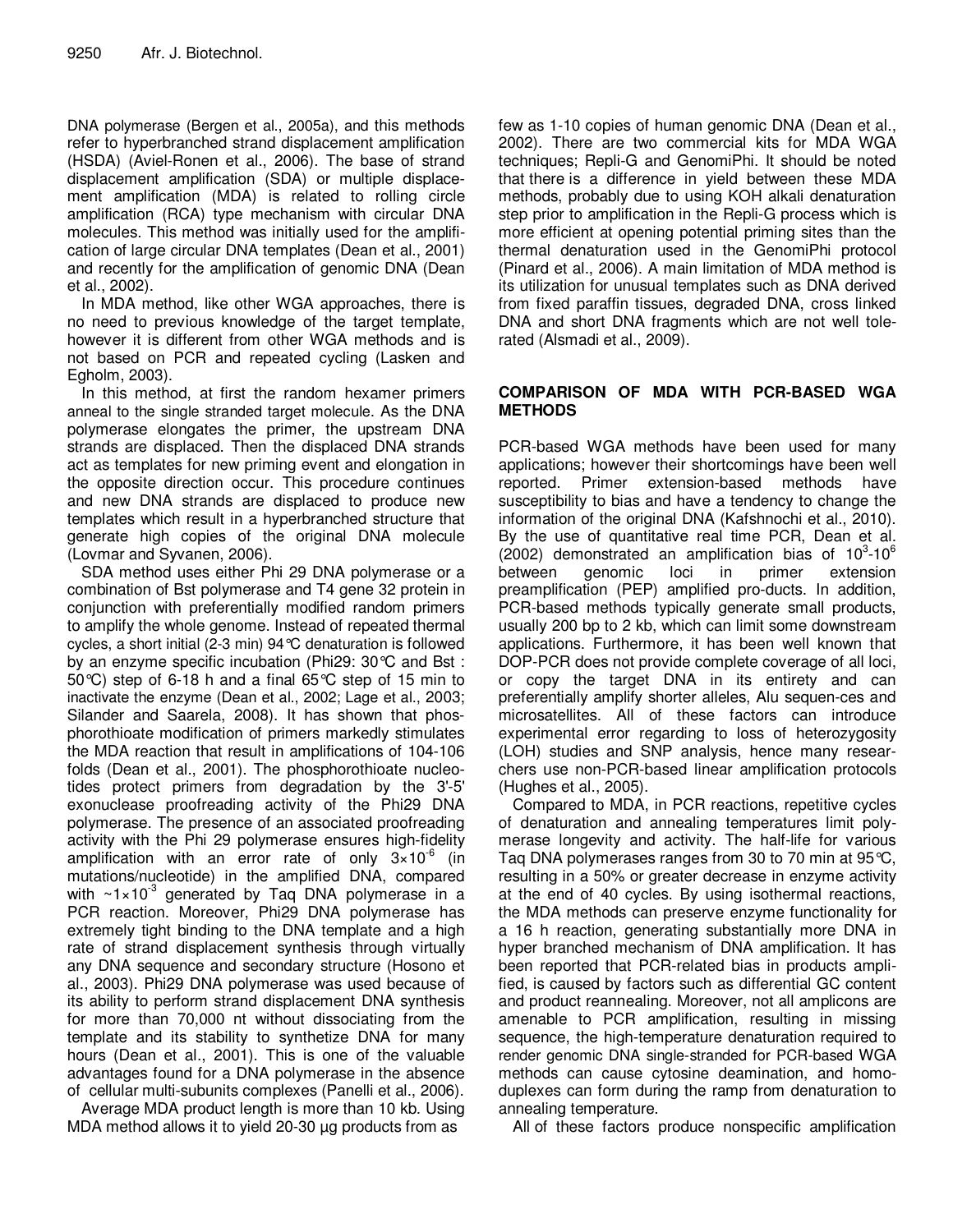artifacts up to 70% that lead to incomplete coverage. This is in accord with the high percentage of PEP and DOP generated sequences (60 and 80%, respectively as opposed to 40% for unamplified and MDA samples) that failed to map to the reference genomes (Pinard et al., 2006).

Despite of drawbacks well documented for PCR-based WGA methods, it should be noted that these methods also have some merits; however, their use should be restricted to DNA amplification for genotyping or marker identification purposes, not uniform genomic amplification for high accuracy whole genome sequencing. MDAbased techniques produced higher yields of the proper template (non-artifactual), however these approaches induced lower but still significant levels of bias (Lasken and Egholm, 2003; Pinard et al., 2006). comparison of several whole genome amplification methods such as DOP, PEP, Repli-g and GenomiPhi (as two procedures of MDA), show that all methods induced bias relative to the unamplified DNA, but MDA generated the least bias. Even so, MDA is still facing some challenges such as amplification yield, genome coverage, template independent DNA amplification (TIDA), and allele drop-out (ADO) (Alsmadi et al., 2009).

Handyside et al. (2004) proposed that, although MDA is an efficient method for whole genome amplification from single cells (efficiency rate of 92%), but as with all PCRbased methods, some preferential amplification of alleles, ADO and, in some cases, complete amplification failure was observed. This problem has decreased by optimizing of primer design, conditions of amplification and use of sensitive fluorescent PCR methods, but these cannot completely be eliminated, showing that they may be inherent to amplification from a single cell perhaps due to rapid degredation of the target DNA.

Sun et al. (2005) evaluated the relative efficiencies of some WGA methods with respect to their product yield, genome coverage, sensitivity and fidelity. This assessment is mostly based on analyzing a set of microsatellite markers by use of WGA products that was obtained from different protocols. They have reported similar sensitivity between I-PEP with MDA by using serial dilutions of starting gDNA that amplify 10 pg of genomic DNA  $(~6)$ pg/diploid cell). On the other hand, with this quantity of start material, allele dropouts frequently occur in both protocols. In both WGA methods, allelic dropouts were produced with 100 pg of gDNA. Though, by repeating PCRs on the same WGA yield, allelic dropout is not locusspecific, and data on all 13 determined loci could be obtained. Additionally, I-PEP products showed no allelic imbalance (one in 311 heterozygotes), however MDA products showed a large number of samples allelic imbalance (66 out of 311 heterozygotes). Conclusion of these findings show that the yield of MDA is higher than I-PEP but specificity of I-PEP products appears to be higher, particularly by analyzing microsatellite loci. Hence, analysis of SNPs shows that some markers might work better with products produced by specific protocol.

#### **Primas-based whole genome amplification (pWGA)**

Despite the advantages of the Phi29 DNA polymerase based MDA system, this system is still facing some limitations such as long time of amplification. In pWGA system, an initial heat denaturation step of the input DNA is often performed before the isothermal amplification to facilitate primer annealing. This step may result in mutations to the template and/or contaminations to the reaction. Unlike the PCR and MDA methods, in pWGA system, by utilizing bacteriophage T7 gp4 primase, there is no requirement of adding synthetic primers to the amplification reactions to synthesize primers on-template (Li et al., 2008).

This technology is based on the *in vitro* reconstitution of the naturally existing cellular DNA replication machinery of bacteriophage T7. Bacteriophage T7 has one of the simplest DNA replication systems. Only four proteins are needed to replicate the entire 40-kb linear genome of T7, that is, T7 gene 4 protein (T7gp4 with primas/helicase activity), T7 DNA polymerase holoenzyme (a heterodimer of two proteins, T7 gene 5 protein (T7gp5) and Escherichia coli thioredoxin, at 1:1 molar ratio, which T7gp5 encodes the 5'–3' DNA polymerase and the 3'–5' exonuclease and E. coli thioredoxin binds to T7 gp5 with an affinity of 5nM and improves the polymerase processivity) and a singlestranded DNA (ssDNA) binding protein encoded by T7 gene 2.5 (T7gp2.5). Amplification was carried out by incubating the reaction at 37°C for 30-120 minute and stopped by inactivation of T7 DNA polymerase at 65°C for 20 min.

Li et al. (2008) reported that the locus bias of method is less than 7-fold when input DNA was more than 10 ng. Even from as low as 1 ng of input (about 300 copies of the genome), the bias was only 11-fold which is similar to MDA method and much lower than PCR-based WGA. If the product is being used in following genome researches, such as comparative genomic hybridization (CGH), Low amplification bias is a prerequisite. It is proposed that from 10 ng of input DNA, all the 20 selected loci were amplified by pWGA in 173-1099-fold.

#### **T7-based linear amplification of DNA (TLAD)**

Liu et al. (2003) have devised a linear amplification protocol for genomic DNA, which originally was designed by Phillips and Eberwine (1996) to amplify mRNA for use on cDNA microarrays. T7-based linear amplification (TLAD) can generate microgram quantities of genomic DNA from as little as 2.5 ng of input DNA, whereas maintaining the variation in fragment size present in the starting material. In this method, the DNA is first digested with the restriction endonuclease, Alul. Terminal transferase is then used to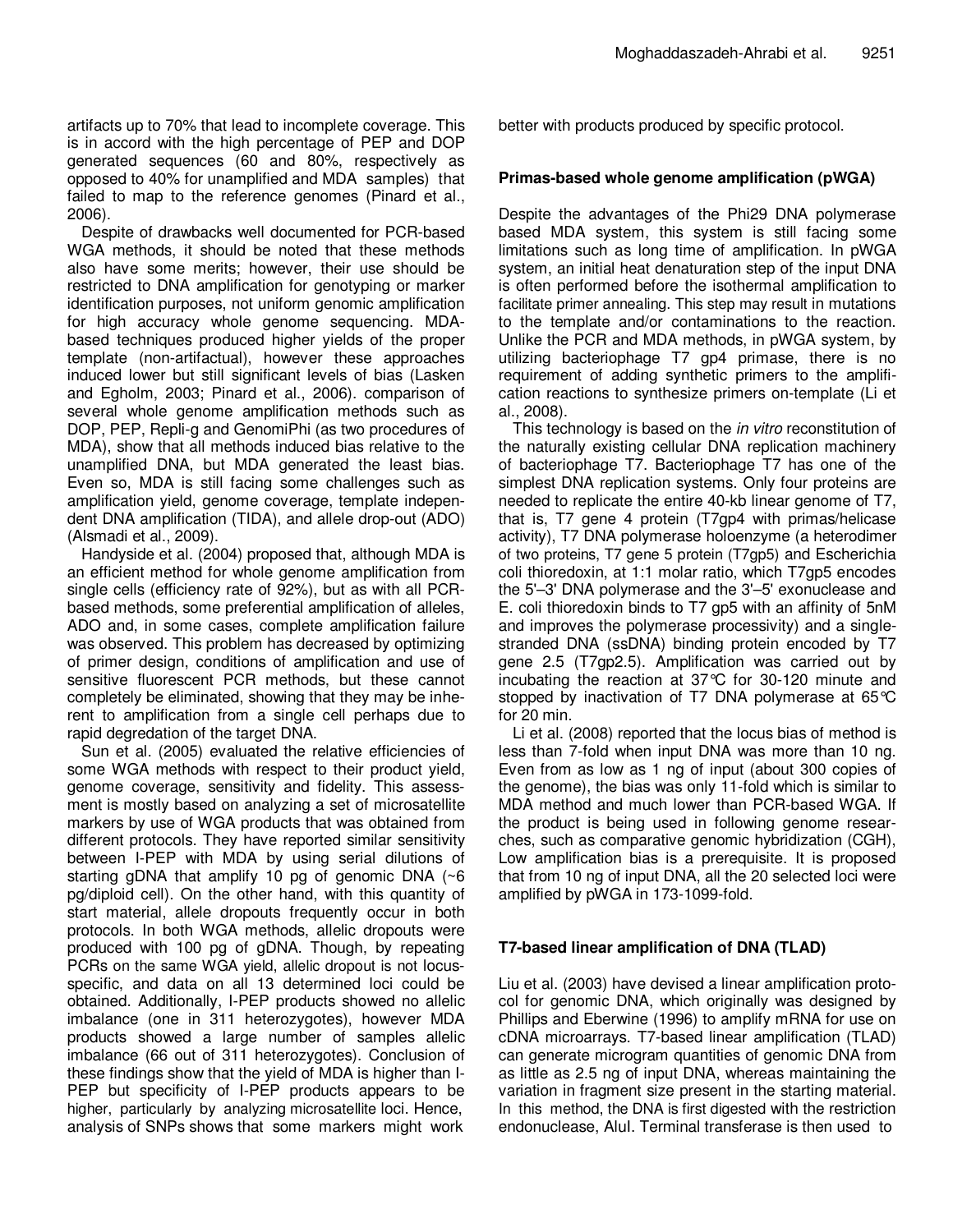add polyT tails to the 3' ends of the digested DNA strands. An oligonucleotide primer, containing a 5' T7 promoter and a 3' polyA tract, is annealed to the genomic fragments, and Klenow is used for synthesis of the second strand. The reaction products of this synthesis are then used as templates for the *in vitro* transcription reaction. Particular use of this technique is amplification of the DNA extracted from FFPE tissue, as one of poor quality DNA. Unlike the PCR-based amplification, TLAD does not introduce the sequence and length-dependent biases, however disadvantages is the requirement for sample purification following each step that make prolonged protocol, cumbersome and result in sample loss. For these reasons, up till now, it has not been widely used (Hughes et al., 2005).

### **Balanced-PCR amplification**

Amplification efficiency of MDA is reduced as the molecular weight of the starting material decreases, which is problematic for amplification of formalin-fixed archival DNA or low molecular weight DNA from deteriorated forensic samples. Klein et al. (1999) described that SCOMP utilizes DNA digestion and adaptor ligation to perform PCR-based whole genome amplification when starting from a single input cell. Because SCOMP uses digested and low molecular weight DNA as a starting material, which can amplify efficiently DNA from formalinfixed samples. However, the issue of amplification bias in SCOMP method was not sufficiently addressed because this method was not validated at high resolution, that is, via array-CGH or on a gene-by-gene basis. Due to the PCR shortcomings, SCOMP is expected to cause substantial amplification bias. Based on these findings, Wang et al. (2004a) described a PCR-based technique to amplify genomic DNA that is called balanced-PCR amplification. This method does not require intact, long genomic DNA as starting material and allows removal of amplification bias caused by PCR saturation, in principle, like TLAD, this is a suitable method for low quantity DNA sources.

In the study performed by Wang et al. (2004a) based on this technique, genomic DNA (from two different origins, for example, one from cancer cells and another from normal cells) is first digested with a 4 bp cutting restriction nuclease (that is, NlaIII). Following ligation of composite linkers (AACTGTGCTATCCGAGGGAAAGGA-CATG and AACTGTGCTATCCGAGGGAAAGAGCAT G) to the two DNAs, the samples are mixed and PCR is performed in a single tube. The single tube amplification of the mixed samples is used to eliminate PCR biases associated with PCR saturation and impurities, while the polymerase has no capability to distinguish between alleles originated from normal or cancer genomes. In low yield of PCR, a nested (second PCR) is subsequently used to re-separate DNA fragments from the two original genomes on the basis of nucleotide `tags' incorporated in

the composite linkers. The ability of balanced-PCR to overcome problems related with amplification of moderately degraded DNA may be associated with the initial digestion of DNA followed by adaptor ligation, which produces a significant number of DNA fragments lacking formalin-associated DNA damage that is able to amplify. It has been shown that performing of amplification in this method is not inhibited by formalin-induced DNA damage, it is suggested that to perform both balanced-PCR and MDA amplifications when DNA is isolated from fresh samples, because regards to gene amplification and deletion by the two methods can provide higher detection accuracy. It has been shown that MDA method can not amplify material from formalin-fixed sample of modestly degraded DNA, whereas balanced-PCR is capable of amplifying.

As balanced-PCR is not capable to amplify large (>2 kb) fragments which may potentially be present due to the location of successive NlaIII sites in a genome, this method is used to amplify a small fraction (Wang et al., 2004a).

#### **Restriction and Circularization -aided rolling circle amplification (RCA-RCA)**

Because of the inefficiency of thermostable DNA polymerases in amplifying DNA fragments with length more than 1 kb, balanced-PCR WGA method usually amplifies only a minor portion of the entire genome that is a genomic representation. This incomplete genome coverage may cause the loss of vital genetic information. Additionally, the amplification efficiency of MDA rapidly reduces as the molecular weight of the starting material decreases, therefore making it inappropriate for amplification of FFPE DNA or low molecular weight DNA from deteriorated forensic samples. For these reasons, Wang et al. (2004b) described RCA-RCA (restriction and circularization-aided rolling circle amplification), a new amplification methodology that overcomes problems associated with nucleic acid degradation and retains the allelic differences among amplified genomes while simultaneously achieving almost complete genome coverage. Thus, this is another suitable method for low quality DNA sources.

The principle of RCA-RCA method is the fragmentation of the genome with an appropriate restriction enzyme (for example, NIaIII) that cuts at least twice between successive DNA damage sites in FFPE samples, generates intact DNA fragments that can be circularized. After circularization and elimination of noncircular DNA via exonuclease, the circles are denatured to enable initiation of exponential, hyperbranched rolling circle amplification using random primers and Phi29 polymerase. Exponential amplification is enabled even if one of the two circularized DNA strands remains intact. Though, self-circularization of DNA fragments <250 bp has been recognized to be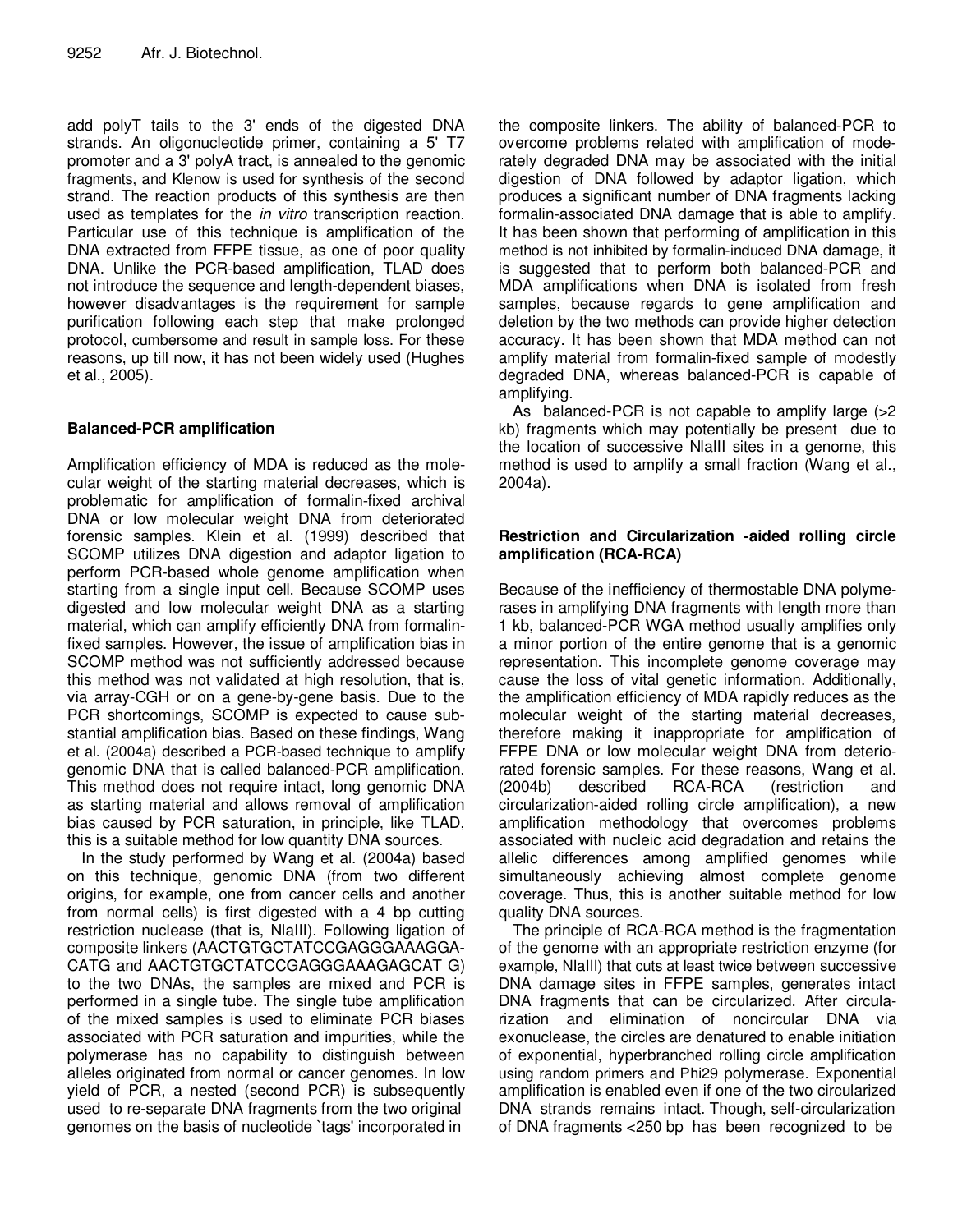inefficient, but during whole genome circularization, small DNA fragments (<200 bp) can cross-ligate to produce larger fragments and then circularize. During the subsequent amplification step, a considerably higher amplification could be expected for the small fragments relative to large fragments as the polymerase completes replication of a smaller circle faster, given a constant incorporation of nucleotides per second. However, this variability is smaller than one would expect (Wang et al., 2004b).

Wang et al. (2004b) reported that the concordance of RCA-RCA products to unamplified samples clearly exceeds that of all other available methods. In addition, the design of the RCA-RCA protocol allows any single enzyme or combination of enzymes to be substituted in place of NlaIII with no further modification. Therefore, by substituting the restriction enzyme in the first RCA-RCA step, it may be possible to recover samples of very high degradation.

#### **CONCLUSION**

With innovation of whole genome amplification technique, from this onwards, the amount of biological specimens and DNA quantity will not be a limiting factor in performing the advanced molecular genetic analysis. Although each of several proposed methods for whole genome amplification suffers from drawbacks and problems, however, strength of this technique cannot be ignored. Allele drop-out (ADO) is the main problem of all WGA approaches described to date. Therefore undoubted, the future attempts will focus on diminish and even elimination of this problem.

#### **REFERENCES**

- Alsmadi O, Alkayal F, Monies D, Meyer BF (2009). Specific and complete human genome amplification with improved yield achieved by phi29 DNA polymerase and a novel primer at elevated temperature. BMC. Res. Notes, 2: 48.
- Arneson N, Hughes S, Houlston R, Done S (2008a). GenomePlex Whole-genome amplification. Cold Spring Harb. Protoc. p. 4920.
- Arneson N, Hughes S, Houlston R, Done S (2008b). Whole-genome amplification by adaptor ligation PCR of Randomly Sheared Genomic DNA (PRSG). Cold Spring Harb. Protoc. p. 4922.
- Arneson N, Hughes S, Houlston R, Done S (2008c). Whole-genome amplification by Single-cell COMParative genomic hybridization PCR (SCOMP). Cold Spring Harb. Protoc. p. 4923.
- Aviel-Ronen S, Qi Zhu C, Coe BP, Liu N, Watson SK, Lam WL, Tsao MS. (2006). Large fragment Bst DNA polymerase for whole genome amplification of DNA from formalin-fixed paraffin-embedded tissues. BMC. Genomics, 7: 312.
- Barker DL, Hansen MS, Faruqi AF, Giannola D, Irsula OR, Lasken RS, Latterich M, Makarov V, Oliphant A, Pinter JH, Shen R, Sleptsova I, Ziehler W, Lai E. (2004). Two methods of whole-genome amplification enable accurate genotyping across a 2320-SNP linkage panel. Genome Res. 14(5): 901-907.
- Bergen AW, Haque KA, Qi Y, Beerman MB, Garcia-Closas M, Rothman N, Chanock SJ (2005a). Comparison of yield and genotyping performance of multiple displacement amplification and OmniPlex whole genome amplified DNA generated from multiple DNA sources.

Hum. Mutat. 26(3): 262-270.

- Dean FB, Hosono S, Fang L, Wu L, Faruqi AF, Bray-Ward P, Sun Z, Zong Q, Du Y, Du J, Driscoll M, Song W, Kingsmore SF, Egholm M, Lasken RS (2002). Comprehensive human genome amplification using multiple displacement amplification. Proc. Natl. Acad. Sci. USA. 99(8): 5261-5266.
- Dean FB, Nelson JR, Giesler TL, Lasken RS (2001). Rapid amplification of plasmid and phage DNA using Phi 29 DNA polymerase and multiply-primed rolling circle amplification. Genome Res. 11(6): 1095- 1099.
- Handyside AH, Robinson MD, Simpson RJ, Omar MB, Shaw MA, Grudzinskas JG, Rutherford A (2004). Isothermal whole genome amplification from single and small numbers of cells: a new era for preimplantation genetic diagnosis of inherited disease. Mol. Hum. Reprod. 10(10): 767-772.
- Hosono S, Faruqi AF, Dean FB, Du Y, Sun Z, Wu X, Du J, Kingsmore SF, Egholm M, Lasken RS (2003). Unbiased whole-genome amplification directly from clinical samples. Genome Res. 13(5): 954- 964.
- Hughes S, Arneson N, Done S, Squire J (2005). The use of whole genome amplification in the study of human disease. Prog. Biophys. Mol. Biol. 88(1): 173-189.
- Kafshnochi M, Farajnia S, Aboshof R, Babaei H, Aminolroayaee M (2010). Cloning and over-expression of Penicillin G acylase in Escherichia coli BL21. Afr. J .Biotechnol. 9(18): 2697-2701.
- Klein CA, Schmidt-Kittler O, Schardt JA, Pantel K, Speicher MR, Riethmuller G (1999). Comparative genomic hybridization, loss of heterozygosity, and DNA sequence analysis of single cells. Proc. Natl. Acad. Sci. USA. 96(8): 4494-4499.
- Lage JM, Leamon JH, Pejovic T, Hamann S, Lacey M, Dillon D, Segraves R, Vossbrinck B, Gonzalez A, Pinkel D, Albertson DG, Costa J, Lizardi PM (2003). Whole genome analysis of genetic alterations in small DNA sampls using hyperbranched strand displacement amplification and array-CGH. Genome Res. 13(2): 294- 307.
- Lasken RS, Egholm M (2003). Whole genome amplification: Abundant supplies of DNA from precious samples or clinical specimens. Trends Biotechnol. 21(12): 531-535.
- Li Y, Kim HJ, Zheng C, Chow WH, Lim J, Keenan B, Pan X, Lemieux B, Kong H (2008). Primase-based whole genome amplification. Nucleic Acids Res. 36(13): 79.
- Liu CL, Schreiber SL, Bernstein BE (2003). Development and validation of a T7 based linear amplification for genomic DNA. BMC. Genomics, 4(1): 19.
- Lovmar L, Syvanen AC (2006). Multiple displacement amplification to create a long-lasting source of DNA for genetic studies. Hum. Mutat. 27(7): 603-614.
- Ludecke HJ, Senger G, Claussen U, Horsthemke B (1989). Cloning defined regions of the human genome by microdissection of banded chromosomes and enzymatic amplification. Nature, 338(6213): 348- 350.
- Panelli S, Damiani G, Espen L, Micheli G, Sgaramella V (2006). Towards the analysis of the genomes of single cells: Further characterisation of the multiple displacement amplification. Gene, 372: 1-7.
- Peng W, Takabayashi H, Ikawa K (2007). Whole genome amplification from single cells in preimplantation genetic diagnosis and prenatal diagnosis. Eur. J. Obstet. Gynecol. Reprod. Biol. 131(1): 13-20.
- Phillips J, Eberwine JH (1996). Antisense RNA amplification: a linear amplification method for analyzing the mRNA population from single living cells. Methods, 10(3): 283-288.
- Pinard R, de Winter A, Sarkis GJ, Gerstein MB, Tartaro KR, Plant RN, Egholm M, Rothberg JM, Leamon JH (2006). Assessment of whole genome amplification-induced bias through high-throughput, massively parallel whole genome sequencing. BMC. Genomics, 7: 216.
- Saunders RD, Glover DM, Ashburner M, Siden-Kiamos I, Louis C, Monastirioti M, Savakis C, Kafatos F, (1989). PCR amplification of DNA microdissected from a single polytene chromosome band: a comparison with conventional microcloning. Nucleic Acids Res. 17(22): 9027-9037.

Silander K, Saarela J (2008). Whole genome amplification with Phi29